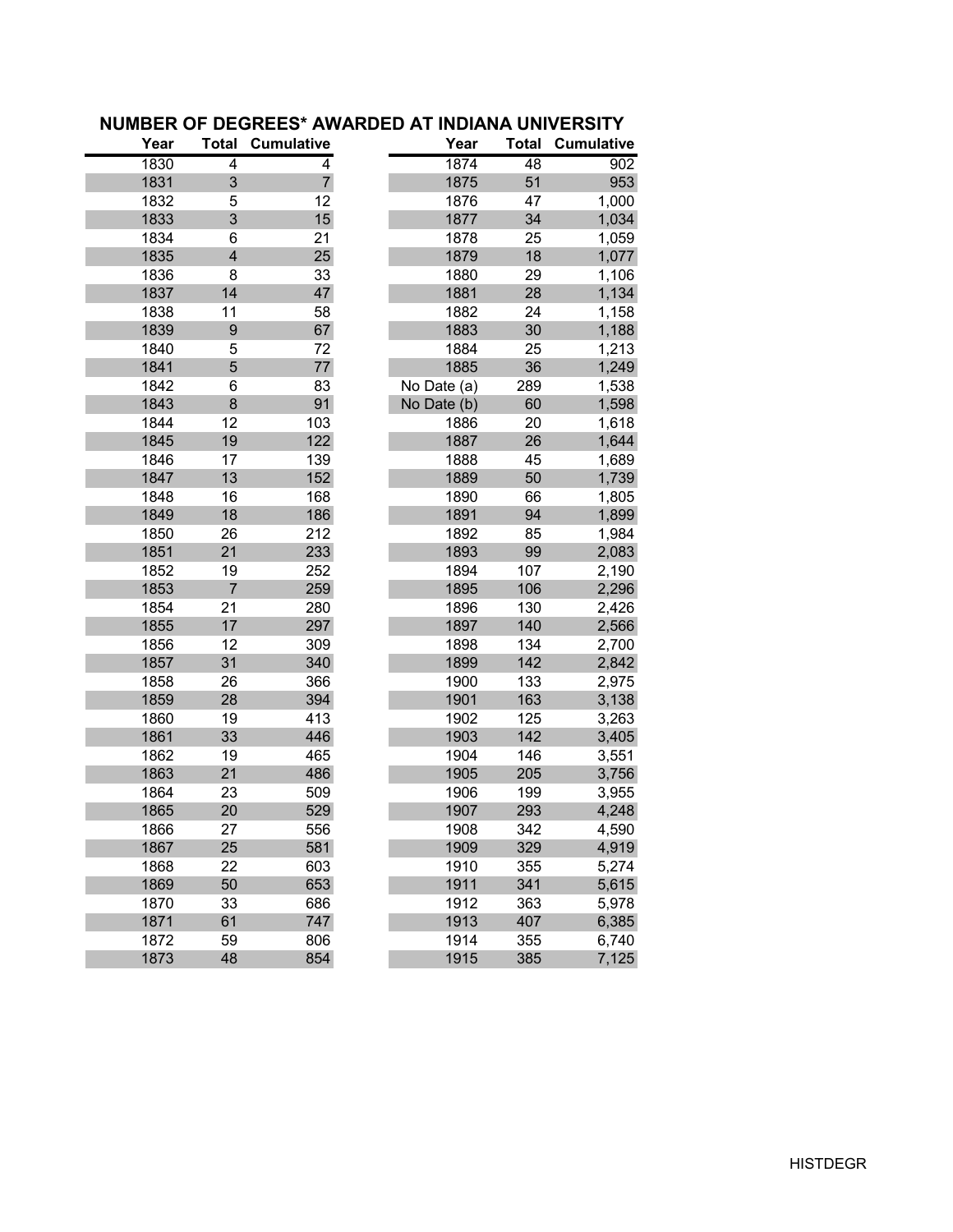| Year         | <b>Total</b> | <b>Cumulative</b> | Year          | <b>Total</b> | <b>Cumulative</b> |
|--------------|--------------|-------------------|---------------|--------------|-------------------|
| 1916         | 405          | 7,530             | 1961          | 3,923        | 85,979            |
| 1917         | 432          | 7,962             | 1962          | 4,150        | 90,129            |
| 1918         | 319          | 8,281             | 1963          | 4,474        | 94,603            |
| 1919         | 346          | 8,627             | 1964          | 5,256        | 99,859            |
| 1920         | 461          | 9,088             | 1965          | 5,924        | 105,783           |
| 1921         | 533          | 9,621             | 1966          | 6,477        | 112,260           |
| 1922         | 516          | 10,137            | 1967          | 7,360        | 119,620           |
| 1923         | 639          | 10,776            | June 1968 (e) | 4,932        | 124,552           |
| 1924         | 652          | 11,428            | 1968-69       | 8,721        | 133,273           |
| 1925         | 877          | 12,305            | 1969-70       | 9,594        | 142,867           |
| 1926         | 1,157        | 13,462            | 1970-71       | 10,651       | 153,518           |
| 1927         | 913          | 14,375            | 1971-72       | 11,658       | 165,176           |
| 1928         | 985          | 15,360            | 1972-73       | 12,578       | 177,754           |
| 1929         | 1,099        | 16,459            | 1973-74       | 13,016       | 190,770           |
| 1930         | 946          | 17,405            | 1974-75       | 12,700       | 203,470           |
| 1931         | 979          | 18,384            | 1975-76       | 12,892       | 216,362           |
| 1932         | 1,034        | 19,418            | 1976-77       | 12,911       | 229,273           |
| 1933         | 946          | 20,364            | 1977-78       | 12,770       | 242,043           |
| 1934         | 994          | 21,358            | 1978-79       | 12,471       | 254,514           |
| 1935         | 980          | 22,338            | 1979-80       | 12,562       | 267,076           |
| 1936         | 1,005        | 23,343            | 1980-81       | 12,435       | 279,511           |
| 1937         | 1,243        | 24,586            | 1981-82       | 12,668       | 292,179           |
| 1938         | 1,298        | 25,884            | 1982-83       | 12,913       | 305,092           |
| 1939         | 1,389        | 27,273            | 1983-84       | 12,158       | 317,250           |
| 1940         | 1,376        | 28,649            | 1984-85       | 12,209       | 329,459           |
| 1941         | 1,473        | 30,122            | 1985-86       | 12,247       | 341,706           |
| 1942         | 1,995        | 32,117            | 1986-87       | 12,498       | 354,204           |
| 1943         | 1,158        | 33,275            | 1987-88       | 13,011       | 367,215           |
| 1944         | 1,590        | 34,865            | 1988-89       | 13,319       | 380,534           |
| 1945         | 796          | 35,661            | 1989-90       | 13,758       | 394,292           |
| 1946         | 1,150        | 36,811            | 1990-91       | 13,491       | 407,783           |
| 1947         | 1,867        | 38,678            | 1991-92       | 14,011       | 421,794           |
| Honorary (c) | 60           | 38,738            | 1992-93       | 14,207       | 436,001           |
| 1948         | 2,650        | 41,388            | 1993-94       | 13,970       | 449,971           |
| 1949         | 3,428        | 44,816            | 1994-95       | 14,251       | 464,222           |
| 1950         | 3,851        | 48,667            | 1995-96       | 14,363       | 478,585           |
| 1951         | 3,303        | 51,970            | 1996-97       | 14,243       | 492,828           |
| 1952         | 3,092        | 55,062            | 1997-98       | 14,621       | 507,449           |
| 1953         | 2,952        | 58,014            | 1998-99       | 14,317       | 521,766           |
| Honorary (d) | 55           | 58,069            | 1999-00       | 14,659       | 536,425           |
| 1954         | 2,946        | 61,015            | 2000-01       | 14,743       | 551,168           |
| 1955         | 2,928        | 63,943            | 2001-02       | 15,659       | 566,827           |
| 1956         | 3,312        | 67,255            | 2002-03       | 16,374       | 583,201           |
| 1957         | 3,407        | 70,662            | 2003-04       | 17,103       | 600,304           |
| 1958         | 3,659        | 74,321            | 2004-05       | 17,353       | 617,657           |
| 1959         | 3,845        | 78,166            | 2005-06       | 18,084       | 635,741           |
| 1960         | 3,890        | 82,056            | 2006-07       | 17,941       | 653,682           |

## **NUMBER OF DEGREES\* AWARDED AT INDIANA UNIVERSITY**